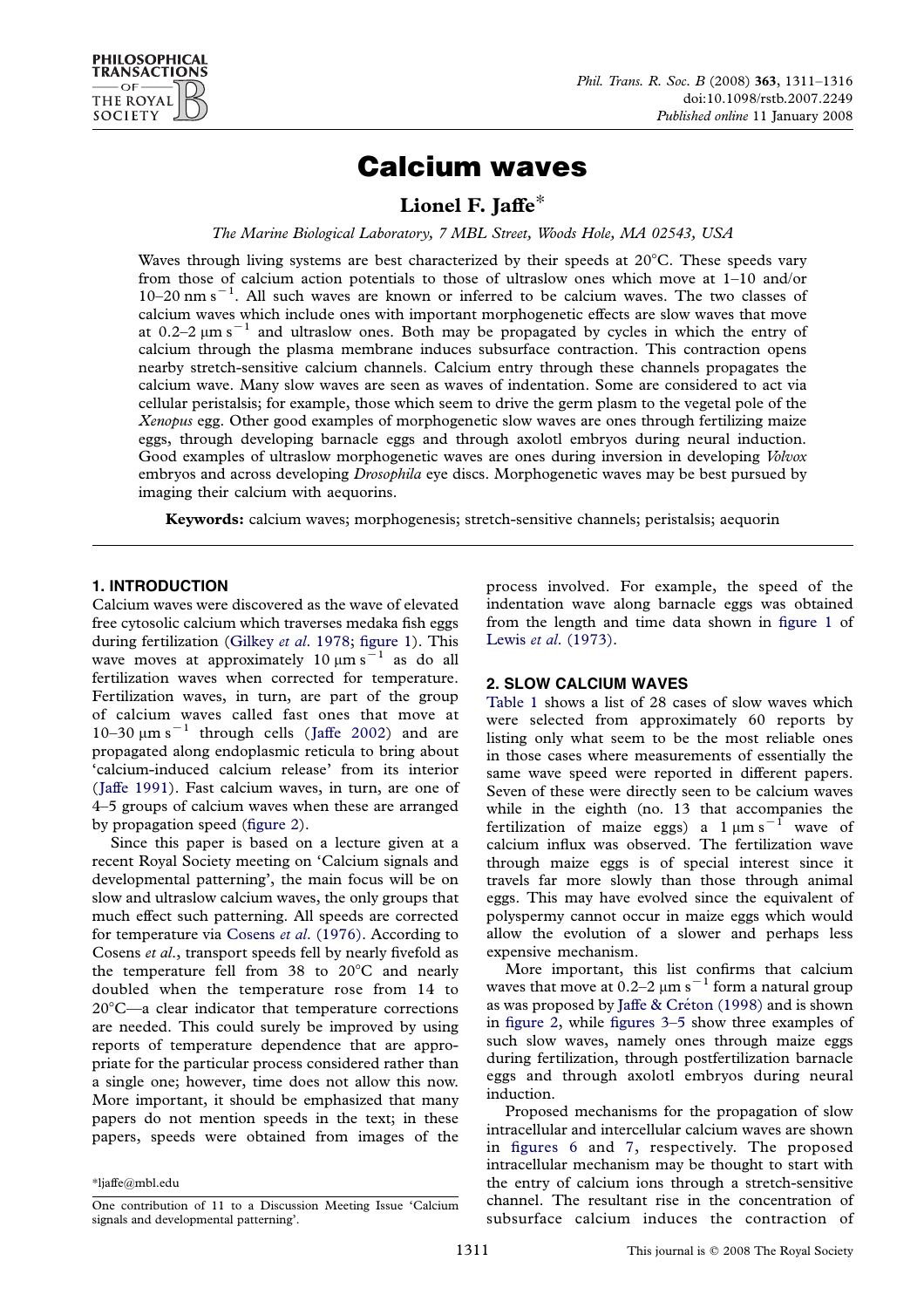<span id="page-1-0"></span>

Figure 1. A calcium wave through a fertilizing medaka egg. Adapted from Gilkey et al. [\(1978,](#page-5-0) fig. 2a).



Figure 2. The speeds of groups of calcium waves:  $f$  means fertilization. Modified from Jaffe & Créton ([1998,](#page-5-0) fig. 2).



Figure 3. A calcium wave through a fertilizing maize egg. Adapted from Digonnet et al. ([1997](#page-4-0), fig. 3A).



Figure 4. A 'peristaltic' postfertilization wave through a barnacle egg: A, animal pole; V, vegetal pole. Adapted from Jaffe [\(1999,](#page-5-0) fig. 6B).

actinomyosin filaments similar to those induced to contract by calcium increases in muscle cells. This contraction relays the calcium wave by opening nearby stretch-sensitive calcium channels. These then let in calcium to propagate the cycle. The proposed mechanism for intercellular calcium waves inserts a



Figure 5. A wave across an axolotl embryo during neurulation. Adapted from Jaffe [\(1999](#page-5-0), fig. 6C).



Figure 6. A proposed mechanism for the propagation of slow intracellular calcium waves.



Figure 7. A proposed mechanism for the propagation of slow intercellular calcium waves.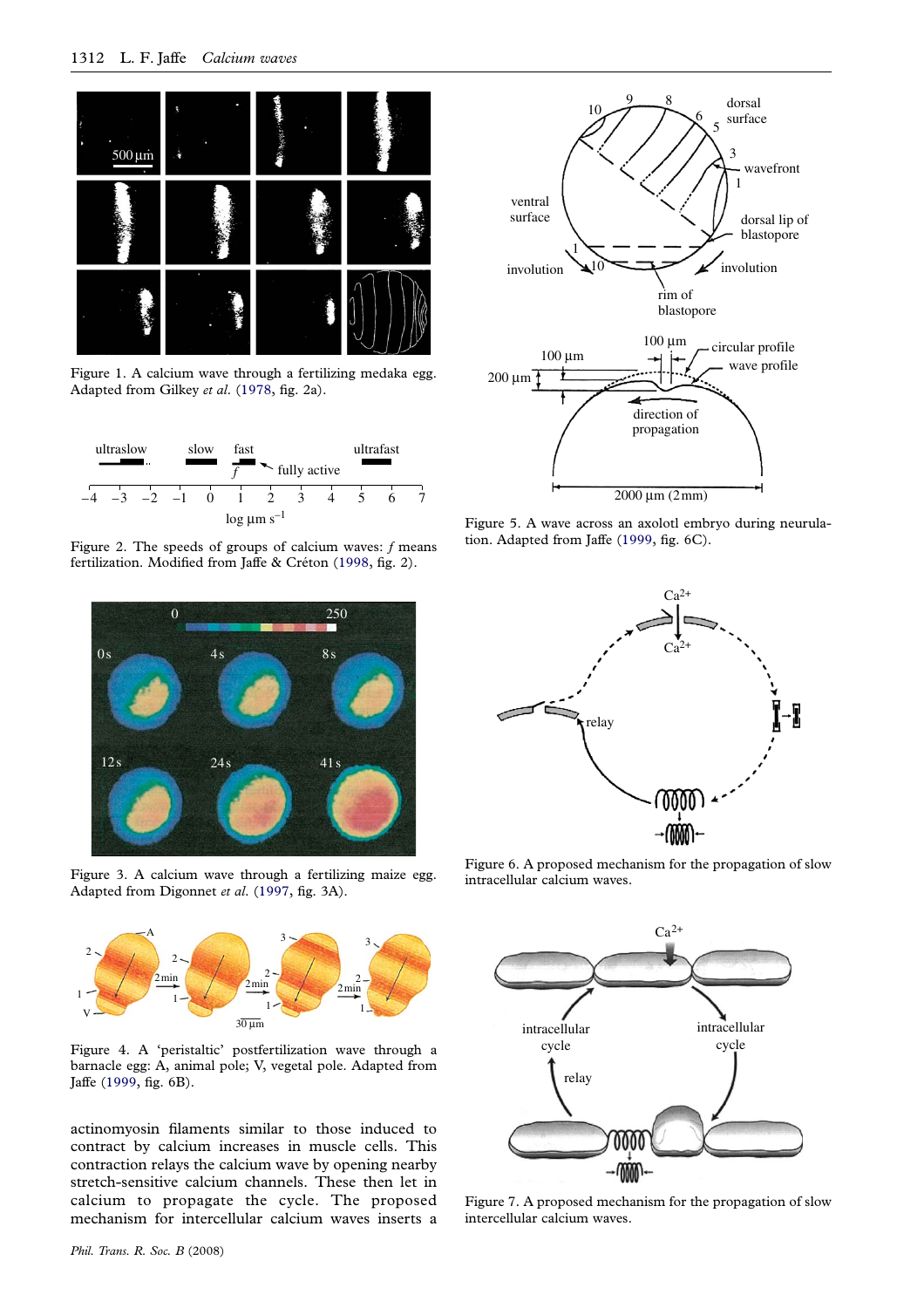<span id="page-2-0"></span>Table 1. A selected list of speeds of slow waves.

| no.            | system                                                                     | indicator                    | speed $(\mu m s^{-1})$ |
|----------------|----------------------------------------------------------------------------|------------------------------|------------------------|
| eggs           |                                                                            |                              |                        |
| 1              | Beröe (Ctenophore; Houliston et al. 1993)                                  | 'peristaltic' indentation    | $\sim 0.2$             |
| $\overline{c}$ | leech (Fernandez et al. 1990)                                              | indentation                  | 1.0                    |
| 3              | barnacle (Lewis et al. 1973; fig. 4B)                                      | indentation                  | 0.4                    |
| 4              | cricket (Vollmar 1972)                                                     | 'peristaltic' indentation    | 0.4                    |
| 5              | gall midge (Wolf 1985)                                                     | particle saltation           | 0.3                    |
| 6              | ascidian (Sardet et al. 1989)                                              | indentation                  | 1.4                    |
| 7              | medaka fish (Fluck et al. 1991)                                            | calcium and indentation      | 1.5                    |
| 8              | zebrafish (Créton et al. 1998)                                             | calcium via aequorin         | 0.5                    |
| 9              | Xenopus (Savage & Danilchik 1993)                                          | 'peristaltic' indentation    | 0.5                    |
| 10             | toad (Dan 1960)                                                            | indentation                  | 0.6                    |
| 11             | newt (Selman & Waddington 1955)                                            | indentation                  | 1.4                    |
| 12             | Xenopus (Muto et al. 1996)                                                 | calcium and indentation      | 1.8                    |
| 13             | maize (Antoine et al. 2000, fig. 3)                                        | calcium influx               | 1.1                    |
|                | later in development                                                       |                              |                        |
| 14             | weevil (Miyamoto & van der Meer 1982)                                      | yolk contraction             | 0.2                    |
| 15             | blowfly (Agrell 1962)                                                      | mitosis                      | 0.8                    |
| 16             | Drosophila (Foe & Alberts 1983)                                            | mitosis                      | 0.4                    |
| 17             | Drosophila (Kam et al. 1991)                                               | ingression                   | 0.2                    |
| 18             | medaka's stellate layer (Simon & Cooper 1995)                              | calcium                      | 0.3                    |
| 19             | chick embryo (Stern & Goodwin 1977)                                        | cell movement                | 0.7                    |
| 20             | chick embryo (Robertson 1979)                                              | cell movement                |                        |
|                | parallel to somites                                                        | refractive index             | 0.7                    |
|                | perpendicular to somites                                                   | refractive index             | 0.3                    |
| other          |                                                                            |                              |                        |
| 21             | Dictyostelium's mound formation (Rietdorf et al. 1996)                     | optical density <sup>a</sup> | 1.1                    |
| 22             | Dictyostelium's slug (Dormann & Weijer 2001)                               | optical density <sup>a</sup> | 0.7                    |
| 23             | isolated Dictyostelium cells (Bretschneider et al. 2004)                   | actin polymerization         | 0.7                    |
| 24             | two-dimensional <i>Dictyostelium</i> slugs <sup>b</sup> (Rieu et al. 2004) | autofluorescence             | 1.0                    |
| 25             | hydroid polyps (Beloussov et al. 1989)                                     | cell reorientation           | 1.0                    |
| 27             | moss filaments (Tucker et al. 2005)                                        | calcium                      | 2.0                    |
| 28             | lily pollen (Malhó & Trewavas 1996)                                        | calcium                      | 0.6                    |

<sup>a</sup> It was argued by [Jaffe \(1997\)](#page-5-0) that these waves of optical density are the ones of surface cell contraction which would stretch surface cells (and hence their membranes) in nearby zones along the direction of wave movement.

<sup>b</sup> These two-dimensional slugs are one cell thick, yet behave like natural slugs that are many cells thick ([Bonner 1998](#page-4-0)).

new step in each cycle in which a wave through one cell induces it to round up and in this way tug on and stretch the nearest stretch-sensitive channels in adjacent cells. It has been suggested that waves of such changes in cell shape accompany optical density waves along Dictyostelium slugs ([Jaffe 1997](#page-5-0)). This conjecture was based upon the facts that postaggregation cells in Dictyostelium rounded up or 'cringed' soon after cyclic AMP was applied to them ([Futrelle](#page-5-0) et al[. 1982](#page-5-0)) and that cyclic AMP waves are believed to accompany optical density waves in Dictyostelium slugs ([Dormann & Weijer 2001\)](#page-4-0).

One important function of slow waves may be to drive materials towards one pole of a cell via peristalsis and this process is shown in figure 8. Cases in which this is believed to occur are listed in table 1. These include case no. 1 (that of  $Ber\ddot{o}e$  eggs), case no. 4 (that of cricket eggs) and case no. 9 (that of Xenopus embryos).

#### 3. ULTRASLOW WAVES

A list of ultraslow waves that may be morphogenetic is shown in [table 2](#page-4-0). While calcium has never been imaged during an ultraslow wave, one can infer from the following evidence that they are calcium waves and that



Figure 8. Diagrammatic representation of how cell peristalsis can drive intracellular material towards one pole of a cell.

they are driven by the same mechanisms that propagate slow waves.

Re. the inversion of developing Volvox embryos [\(figure 9\)](#page-3-0), [Kelland \(1977\)](#page-5-0) pointed out that this process involves a wave of contraction of almost all of its cells at their basal ends. Since localized contraction is well known to be effected by increases in calcium which act on actomyosin, this old observation alone strongly suggests that inversion is effected by a calcium wave. Moreover, actomyosin inhibitors were found to inhibit inversion ([Nishii & Ogihara 1999\)](#page-5-0), and [Nishii](#page-5-0) et al. [\(2003\)](#page-5-0) showed that a particular kinesin is needed for inversion while others have shown that calcium regulates some kinesins.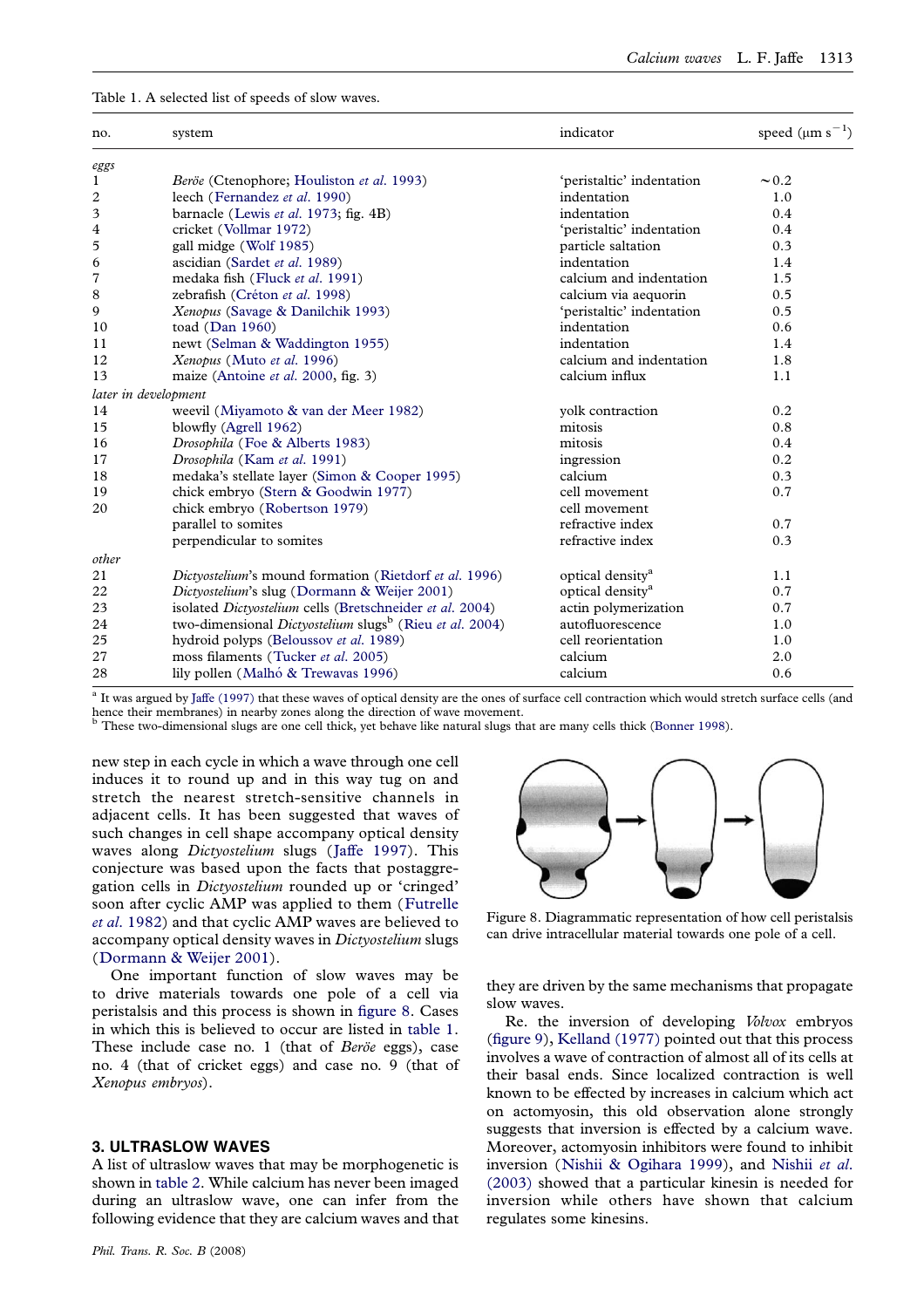<span id="page-3-0"></span>

Figure 9. Inversion of developing *Volvox* embryos. Adapted from Kelland [\(1977,](#page-5-0) fig. 2).

Re. the ultraslow waves of furrowing seen in developing *Drosophila* eye discs (figure 10) and in developing amphibian embryos: waves of furrowing are waves of indentation during cell division and 10 of the cases of slow waves listed in [table 1](#page-2-0) are seen as indentation waves.

Re. the DNA replication waves seen in the Euplotes macronucleus (figure 11): isolated macronuclei of Euplotes are reported to reversibly and grossly contract as calcium is raised in the physiological range ([Arikawa](#page-4-0) et al[. 2003\)](#page-4-0). This surprising finding suggests the possibility of an ultraslow calcium wave deep within a cell.

Re. the waves of growth cone formation or 'sprouting' along embryonic hippocampal neurons [\(figure 12\)](#page-4-0): [Tam & Gordon \(2003\)](#page-5-0) have reviewed evidence in the neuromuscular junction that an influx of calcium ions is needed for sprouting.

#### 4. CONCLUSIONS

The main conclusions are the following:

- (i) the first thing that one should know about a wave is its speed,
- (ii) all waves are known or inferred to be calcium waves,
- (iii) slow and ultraslow calcium waves are the most important ones for pattern generation, and
- (iv) slow and ultraslow calcium waves may be mechanically propagated by travelling cycles that involve stretch-activated calcium channels.

The pursuit of calcium waves most needs investigations of calcium patterns within waves, and this would be best done with the luminescent aequorins rather with fluorescent calcium indicators. The advantages of imaging calcium patterns with aequorins are presented in Créton et al[. \(1999\)](#page-4-0) and include: imaging with aequorins is not disturbed by the exciting light that is needed to use fluorescent indicators; it allows continuous recording for periods of more than a day; it provides quantifiable output over the whole physiological range of calcium concentrations. Aequorins (or really apoaequorins) can be introduced by transfection as well as injection. This allows study throughout the organism's life as well as those of its female progeny. Moreover, slow and ultraslow waves



Figure 10. Pattern formation in the developing eye disc in Drosophila: D, dorsal; V, ventral; A, anterior; P, posterior. Adapted from Jaffe ([1999](#page-5-0), fig. 5A).



Figure 11. Movement of the DNA replication band (RB) along the macronucleus of the developing ciliate, Euplotes: A, anterior; P, posterior. Adapted from Jaffe ([1999](#page-5-0), fig. 5B).

move so slowly that high spatial resolution can be exchanged for low temporal resolution in their study with aequorins.

The author wishes to thank John Furfey for ushering him into twenty-first century use of the computer and Michael Whitaker for inviting him to talk at the recent meeting of the Royal Society on 'Calcium signals and developmental patterning'.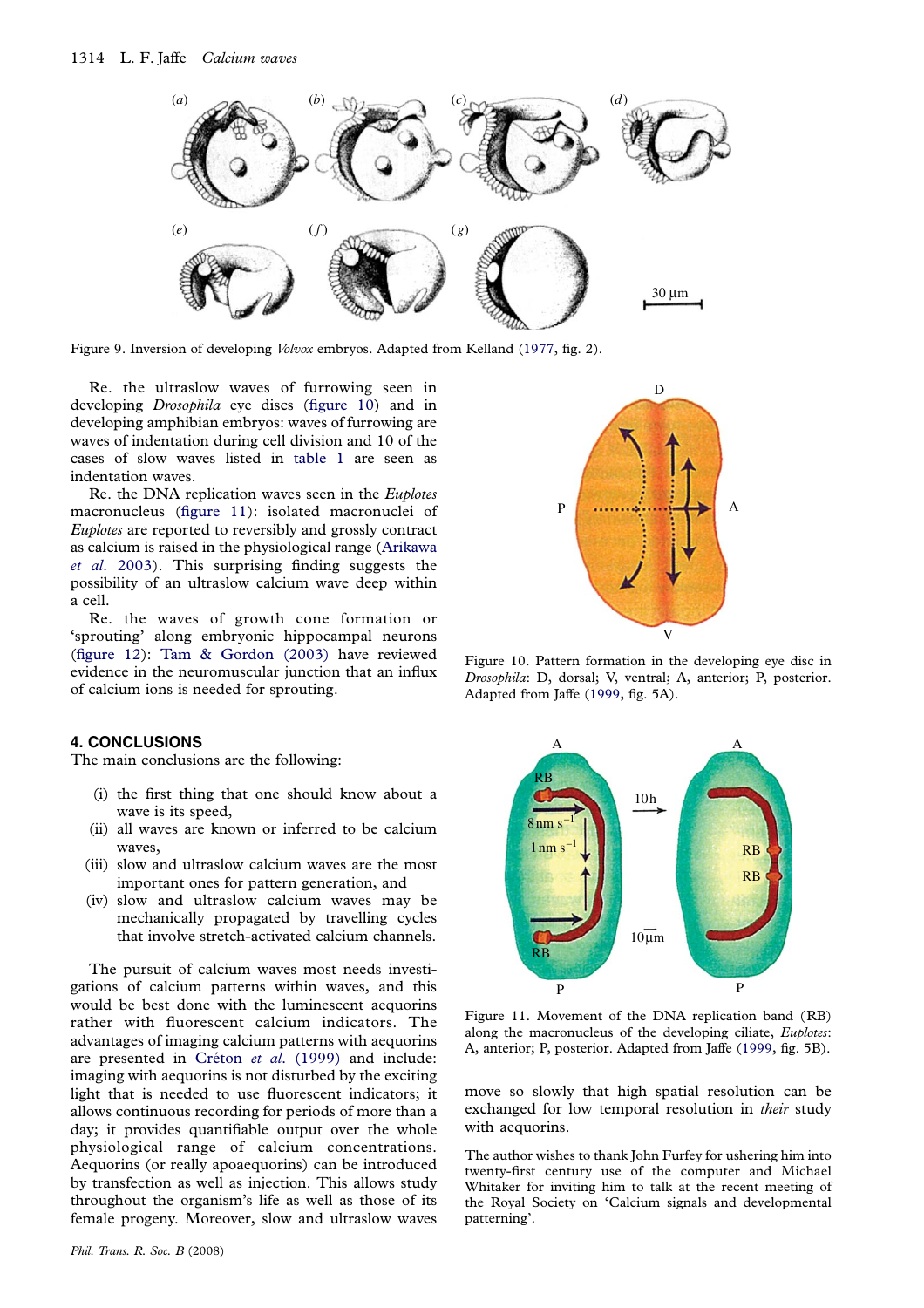<span id="page-4-0"></span>

Figure 12. Wave of protrusion of a structure that resembles a growth cone that was recently isolated from embryonic rat hippocampi. Adapted from Ruthel & Banker [\(1998](#page-5-0), fig. 1b).

Table 2. A list of ultraslow waves that may be morphogenetic. (Note that these speeds are in nm s<sup>-1</sup> rather than  $\mu$ m s<sup>-1</sup>.)

| no | system                                                                        | indicator                            | speed $(nm s^{-1})$ |
|----|-------------------------------------------------------------------------------|--------------------------------------|---------------------|
| 1  | <i>Candida albicans</i> (Dujardin & Walbaum 1985)                             | spore formation                      | 8                   |
| 2  | Volvox Rouselleti (Pockock 1933)                                              | inversion                            | 10                  |
| 3  | <i>V. aureus</i> (Kelland 1977, fig. 9)                                       | inversion                            | 10                  |
| 4  | <i>V. carteri<sup>a</sup></i> (Viamontes & Kirk 1977)                         | inversion                            | 15                  |
| 5  | <i>Drosophila</i> eye disc (Tio et al. 1996)                                  | furrowing forward                    |                     |
|    | Drosophila eye disc (Tio et al. 1996)                                         | furrowing sideways                   | 6                   |
| 6  | axolotl embryo (Brodland et al. 1994)                                         | furrowing during neural<br>induction | 50                  |
| 7  | axolotl embryo (Armstrong & Graveson 1988), figure 5                          | somite segmentation                  | 15                  |
| 8  | sunflower                                                                     | floret formation                     | 3 <sup>a</sup>      |
| 9  | Euplotes (a ciliate) macronucleus (Ringertz & Hoskins 1965), figure 11        | DNA replication                      |                     |
|    | <i>Euplotes</i> (a ciliate) macronucleus (Ringertz & Hoskins 1965), figure 11 | DNA replication early                |                     |
|    | <i>Euplotes</i> (a ciliate) macronucleus (Ringertz & Hoskins 1965), figure 11 | DNA replication late                 | 8                   |
| 10 | leech embryo axons (Braun & Stent 1989)                                       | elongation rate                      |                     |
| 11 | rat embryonic hippocampal axons (Ruthel & Banker 1998), figure 12             | growth cone formation                | 14                  |

<sup>a</sup> This figure was obtained by multiplying the formation of 4–5 floret rings per day under optimal conditions ([Palmer 1996\)](#page-5-0) by a ring width of 110 μm ([Hernandez & Green 1993\)](#page-5-0).

#### **REFERENCES**

Agrell, I. 1962 Mitotic gradients in the early insect embryo. Ark. Zool. 15, 143–149.

- Antoine, A. F., Faure, J.-E., Cordeiro, S., Dumas, C., Rougier, M. & Feijo, J. A. 2000 A calcium influx is triggered and propagates in the zygote as a wavefront during in vitro fertilization of flowering plants. Proc. Natl Acad. Sci. USA 97, 10 643–10 648. [\(doi:10.1073/pnas.180243697\)](http://dx.doi.org/doi:10.1073/pnas.180243697)
- Arikawa, M., Momokawa, N., Saito, A., Omura, G., Khan, S. M. M. K., Suetomo, Y., Kakuta, S. & Suzaki, T. 2003  $Ca^{2+}$ -dependent contractility of isolated and demembranated macronuclei in the hypotrichous ciliate Euplotes aediculatus. Cell Calcium 33, 113–117. ([doi:10.1016/](http://dx.doi.org/doi:10.1016/S0143-4160(02)00204-X) [S0143-4160\(02\)00204-X](http://dx.doi.org/doi:10.1016/S0143-4160(02)00204-X))
- Armstrong, J. B. & Graveson, A. C. 1988 Progressive patterning precedes somite segmentation in the Mexican axolotl (Ambystoma mexicanum). Dev. Biol. 126, 1–6. ([doi:10.1016/0012-1606\(88\)90232-1](http://dx.doi.org/doi:10.1016/0012-1606(88)90232-1))
- Beloussov, L. V., Labas, J. A., Kazakova, N. I. & Zaraiski, A. G. 1989 Cytophysiology of growth pulsations in hydroid polyps. J. Exp. Zool. 249, 258–270. ([doi:10.1002/jez.1402490304\)](http://dx.doi.org/doi:10.1002/jez.1402490304)
- Bonner, J. T. 1998 A way of following individual cells in the migrating slugs of Dictyostelium discoideum. Proc. Natl Acad. Sci. USA 95, 9355–9359. [\(doi:10.1073/pnas.95.16.9355](http://dx.doi.org/doi:10.1073/pnas.95.16.9355))
- Braun, J. & Stent, G. S. 1989 Axon outgrowth along segmental nerves in the leech. Dev. Biol. 132, 471-485. ([doi:10.1016/0012-1606\(89\)90243-1](http://dx.doi.org/doi:10.1016/0012-1606(89)90243-1))
- Bretschneider, T., Diez, S. K., Anderson, K., Heuser, J., Clarke, M., Muller-Taubenberger, A., Kohler, J. & Gerisch, G. 2004 Dynamic actin patterns and Arp2/3 assembly at the substrate-attached surface of motile cells. Curr. Biol. 14, 1–10. [\(doi:10.1016/j.cub.2003.12.005](http://dx.doi.org/doi:10.1016/j.cub.2003.12.005))
- Brodland, G. W. et al. 1994 Furrowing surface contraction wave coincident with primary neural induction in amphibian embryos. *J. Morphol.* 219, 131-142. ([doi:10.](http://dx.doi.org/doi:10.1002/jmor.1052190203) [1002/jmor.1052190203\)](http://dx.doi.org/doi:10.1002/jmor.1052190203)
- Cosens, B., Thacker, D. & Brimijoin, S. 1976 Temperaturedependence of rapid axonal transport in sympathetic nerves of the rabbit. *J. Neurobiol.* 7, 339-354. ([doi:10.](http://dx.doi.org/doi:10.1002/neu.480070406) [1002/neu.480070406](http://dx.doi.org/doi:10.1002/neu.480070406))
- Créton, R., Speksnijder, J. E. & Jaffe, L. F. 1998 Patterns of free calcium in zebrafish embryos. *J. Cell Sci.* 111, 1613–1622.
- Créton, R., Kreiling, J. A. & Jaffe, L. F. 1999 Calcium imaging with chemiluminescence. Microsc. Res. Technol. 46, 390–397. [\(doi:10.1002/\(SICI\)1097-0029\(19990915\)](http://dx.doi.org/doi:10.1002/(SICI)1097-0029(19990915)46:6%3C390::AID-JEMT7%3E3.0.CO;2-S) 46:6<[390::AID-JEMT7](http://dx.doi.org/doi:10.1002/(SICI)1097-0029(19990915)46:6%3C390::AID-JEMT7%3E3.0.CO;2-S)>3.0.CO;2-S)
- Dan, K. 1960 Cyto-embryology of echinoderms and amphibia. Int. Rev. Cytol. 9, 321–367.
- Digonnet, C., Aldon, D., Leduc, N., Dumas, C. & Rougier, M. 1997 First evidence of a calcium transient in flowering plants at fertilization. Development 124, 2867–2874.
- Dormann, D. & Weijer, C. J. 2001 Propagating chemotractant waves coordinate periodic cell movement in Dictyostelium slugs. Development 128, 4535-4543.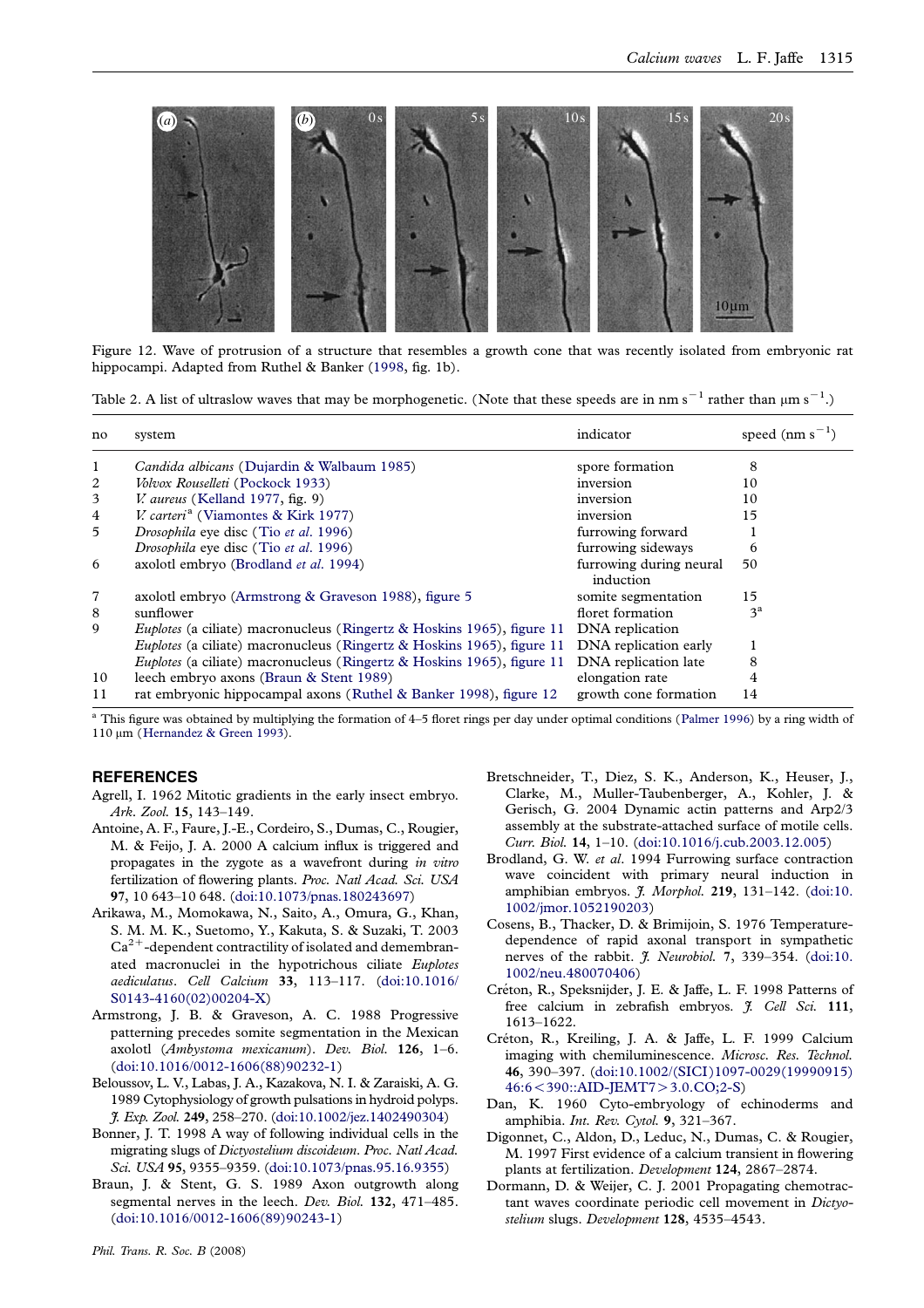- <span id="page-5-0"></span>Dujardin, L. & Walbaum, S. 1985 Apport de la théorie des catastrophes à la description de la morphogenèsis de Candida albicans. Physiol. Vég. 23, 309-320.
- Fernandez, J., Olea, N., Tellez, V. & Matte, C. 1990 Structure and development of the egg of the glossiphoniid leech Theromyzon rude: reorganization of the fertilized egg during completion of the first meiotic division. Dev. Biol. 137, 142–154. ([doi:10.1016/0012-1606\(90\)90015-B](http://dx.doi.org/doi:10.1016/0012-1606(90)90015-B))
- Fluck, R. A., Miller, A. L. & Jaffe, L. F. 1991 Slow calcium waves accompany cytokinesis in medaka fish eggs. *J. Cell* Biol. 115, 1259–1265. ([doi:10.1083/jcb.115.5.1259](http://dx.doi.org/doi:10.1083/jcb.115.5.1259))
- Foe, V. E. & Alberts, B. M. 1983 Studies of nuclear and cytoplasmic behavior during the five mitotic cycles that precede gastrulation in Drosophila embryogenesis. J. Cell Sci. 61, 31–70.
- Futrelle, R. P., Traut, J. & McKee, G. 1982 Cell behavior in Dictyostelium discoideum: preaggregation response to localized cyclic AMP pulses. *J. Cell Biol.* 92, 807-821. ([doi:10.](http://dx.doi.org/doi:10.1083/jcb.92.3.807) [1083/jcb.92.3.807](http://dx.doi.org/doi:10.1083/jcb.92.3.807))
- Gilkey, J. G., Jaffe, L. F., Ridgway, E. B. & Reynolds, G. T. 1978 A free calcium wave traverses the activating egg of the medaka, Oryzias latipes. J. Cell Biol. 76, 448-466. ([doi:10.1083/jcb.76.2.448](http://dx.doi.org/doi:10.1083/jcb.76.2.448))
- Hernandez, L. F. & Green, P. B. 1993 Transductions for the expression of structural pattern: analysis in sunflower. Plant Cell 5, 1725–1738. [\(doi:10.1105/tpc.5.12.1725\)](http://dx.doi.org/doi:10.1105/tpc.5.12.1725)
- Houliston, E., Carre, D., Johnston, J. A. & Sardet, C. 1993 Axis establishment and microtubule-mediated waves prior to first cleavage in Beroe ovata. Development 117, 75-87.
- Jaffe, L. F. 1991 The path of calcium in cytosolic calcium oscillations: a unifying hypothesis. Proc. Natl Acad. Sci. USA 88, 9883–9887. [\(doi:10.1073/pnas.88.21.9883\)](http://dx.doi.org/doi:10.1073/pnas.88.21.9883)
- Jaffe, L. F. 1997 Chapter 19. In The roles of calcium in pattern formation (eds Y. Maeda, K. Inouye & I. Takeuchi), pp. 267–277. Tokyo, Japan: Academic Press.
- Jaffe, L. F. 1999 Organization of early development by calcium patterns.BioEssays 21, 657–667. ([doi:10.1002/\(SICI\)1521-](http://dx.doi.org/doi:10.1002/(SICI)1521-1878(199908)21:8%3C657::AID-BIES5%3E3.0.CO;2-K) [1878\(199908\)21:8](http://dx.doi.org/doi:10.1002/(SICI)1521-1878(199908)21:8%3C657::AID-BIES5%3E3.0.CO;2-K)<657::AID-BIES5>3.0.CO;2-K)
- Jaffe, L. F. 2002 On the conservation of fast calcium wave speeds. Cell Calcium 32, 217–229. ([doi:10.1016/](http://dx.doi.org/doi:10.1016/S0143416002001574) [S0143416002001574\)](http://dx.doi.org/doi:10.1016/S0143416002001574)
- Jaffe, L. F. & Créton, R. 1998 On the conservation of calcium wave speeds. Cell Calcium 24, 1–8. [\(doi:10.1016/S0143-](http://dx.doi.org/doi:10.1016/S0143-4160(98)90083-5) [4160\(98\)90083-5\)](http://dx.doi.org/doi:10.1016/S0143-4160(98)90083-5)
- Kam, Z., Minden, J. S., Agard, D. A., Sedat, J. W. & Leptin, M. 1991 Drosophila gastrulation: analysis of cell shape changes in living embryos by three-dimensional fluorescene microscopy. Development 112, 365–370.
- Kelland, J. L. 1977 Inversion in Volvox (Chlorophyceae). J. Phycol. 13, 373–378.
- Lewis, C. A., Chia II, F. S. & Schroeder, T. E. 1973 Peristaltic constrictions in fertilized barnacle eggs (Pollicipes polymerus). Experientia 29, 1533–1555. ([doi:10.1007/](http://dx.doi.org/doi:10.1007/BF01943901) [BF01943901\)](http://dx.doi.org/doi:10.1007/BF01943901)
- Malhó, R. & Trewavas, A. J. 1996 Localized apical increases of cytosolic free calcium control pollen tube orientation. Plant Cell 8, 1935-1949. [\(doi:10.1105/tpc.8.11.1935\)](http://dx.doi.org/doi:10.1105/tpc.8.11.1935)
- Miyamoto, D. & van der Meer, J. M. 1982 Early egg contractions and patterned parasynchronous cleavage in a living insect egg. Wilhelm Roux Archiv. 191, 95-102. ([doi:10.1007/BF00848446](http://dx.doi.org/doi:10.1007/BF00848446))
- Muto, A., Kume, S., Inoue, T., Okano, H. & Mikoshiba, K. 1996 Calcium waves along the cleavage furrows in cleavagestage Xenopus embryos and its inhibition by heparin. 7. Cell Biol. 135, 181–190. [\(doi:10.1083/jcb.135.1.181](http://dx.doi.org/doi:10.1083/jcb.135.1.181))
- Nishii, I. & Ogihara, S. 1999 Actomyosin contraction of the posterior hemisphere is required for inversion of the Volvox embryo. Development 126, 2117–2127.
- Nishii, I., Ogihara, S. & Kirk, D. L. 2003 A kinesin, InvA, plays an essential role in *Volvox* morphogenesis. Cell 113, 743–753. [\(doi:10.1016/S0092-8674\(03\)00431-8](http://dx.doi.org/doi:10.1016/S0092-8674(03)00431-8))
- Palmer, J. H. 1996 Floret initiation and production in the oil-seed sunflower. In Proc. Intercompositae Conf. Kew Gardens 1994, vol. 2 (eds D. J. N. Hind, H. J. Beentje & P. D. S. Caligari), pp. 161–178. Kew, UK: Kew Publishing.
- Pockock, M. A. 1933 Volvox in South Africa. Ann. S. Afr. Mus. 16, 523–646.
- Rietdorf, J. F., Siegert, F. & Weijer, C. 1996 Analysis of optical density wave propagation and movement during mound formation in Dictyostelium discoideum. Dev. Biol. 177, 427–438. ([doi:10.1006/dbio.1996.0175](http://dx.doi.org/doi:10.1006/dbio.1996.0175))
- Rieu, J.-P., Barentin, C., Sawai, S., Maeda, Y. & Sawada, Y. 2004 Cell movements and mechanical force distribution during the migration of Dictyostelium slugs. *J. Biol. Phys.* 30, 345–364. ([doi:10.1007/s10867-004-0783-y\)](http://dx.doi.org/doi:10.1007/s10867-004-0783-y)
- Ringertz, N. R. & Hoskins, G. C. 1965 Cytochemistry of macronuclear reorganization. Exp. Cell Res. 38, 160–179. ([doi:10.1016/0014-4827\(65\)90438-6](http://dx.doi.org/doi:10.1016/0014-4827(65)90438-6))
- Robertson, A. 1979 Waves propagated during vertebrate development: observations and comments. J. Embryol. Exp. Morphol. 50, 155–167.
- Ruthel, G. & Banker, G. 1998 Actin-dependent anterograde movement of growth-cone-like structures along hippocampal axons: a novel form of axonal transport? Cell Motil. Cytoskeleton 40, 160–173. ([doi:10.1002/\(SICI\)](http://dx.doi.org/doi:10.1002/(SICI)1097-0169(1998)40:2%3C160::AID-CM5%3E3.0.CO;2-J)  $1097-0169(1998)40:2 < 160::AID-CM5 > 3.0.CO;2-J)$  $1097-0169(1998)40:2 < 160::AID-CM5 > 3.0.CO;2-J)$
- Sardet, C., Speksnijder, J., Inoue, S. & Jaffe, L. 1989 Fertilization and ooplasmic movements in the ascidian egg. Development 105, 237–249.
- Savage, R. M. & Danilchik, M. V. 1993 Dynamics of germ plasm localization and its inhibition by ultraviolet irradiation in early cleavage Xenopus embryos. Dev. Biol. 157, 371–382. ([doi:10.1006/dbio.1993.1142](http://dx.doi.org/doi:10.1006/dbio.1993.1142))
- Selman, G. G. & Waddington, C. H. 1955 The mechanism of cell division in the cleavage of the newt's egg.  $\mathfrak{F}$ . Exp. Biol. 32, 700–733.
- Simon, J. Z. & Cooper, M. S. 1995 Calcium oscillations and calcium waves coordinate rhythmic contractile activity within the stellate cell layer of medaka fish embryos. J. Exp. Zool. 273, 118–129. ([doi:10.1002/jez.1402730205](http://dx.doi.org/doi:10.1002/jez.1402730205))
- Stern, C. D. & Goodwin, B. C. 1977 Waves and periodic events during primitive streak formation in the chick. J. Embryol. Exp. Morphol. 41, 15–22.
- Tam, S. L. & Gordon, T. 2003 Mechanisms controlling axonal sprouting at the neuromuscular junction. J. Neurocytol. 32, 961–974. ([doi:10.1023/B:NEUR.000](http://dx.doi.org/doi:10.1023/B:NEUR.0000020635.41233.0f) [0020635.41233.0f\)](http://dx.doi.org/doi:10.1023/B:NEUR.0000020635.41233.0f)
- Tio, M., Ma, C. & Moses, K. 1996 Extracellular regulators and pattern formation in the developing Drosophila retina. Biochem. Soc. Symp. 62, 61–75.
- Tucker, E. B., Lee, M., Alli, S., Sookhdeo, V., Wada, M., Imaizumi, T. & Kasahara, M. 2005 UV-A induces two calcium waves in Physcomitrella patens. Plant Cell Physiol. 46, 1226–1236. ([doi:10.1093/pcp/pci131](http://dx.doi.org/doi:10.1093/pcp/pci131))
- Viamontes, G. I. & Kirk, D. L. 1977 Cell shape changes and the mechanism of inversion in Volvox. J. Cell Biol. 75, 719–730. [\(doi:10.1083/jcb.75.3.719\)](http://dx.doi.org/doi:10.1083/jcb.75.3.719)
- Vollmar, H. 1972 Die Einrollbewegung (Anatrepsis) des Keimstreifs im Ei von Acheta domesticus (Orthopteridea, Gryllidae). Wilhelm Roux Arch. 170, 135–151. ([doi:10.](http://dx.doi.org/doi:10.1007/BF00577013) [1007/BF00577013](http://dx.doi.org/doi:10.1007/BF00577013))
- Wolf, R. 1985 Migration and division of cleavage nuclei in the gall midge Wachtliella persicariae. Wilhelm Roux Archiv 194, 257–270. [\(doi:10.1007/BF01152171\)](http://dx.doi.org/doi:10.1007/BF01152171)